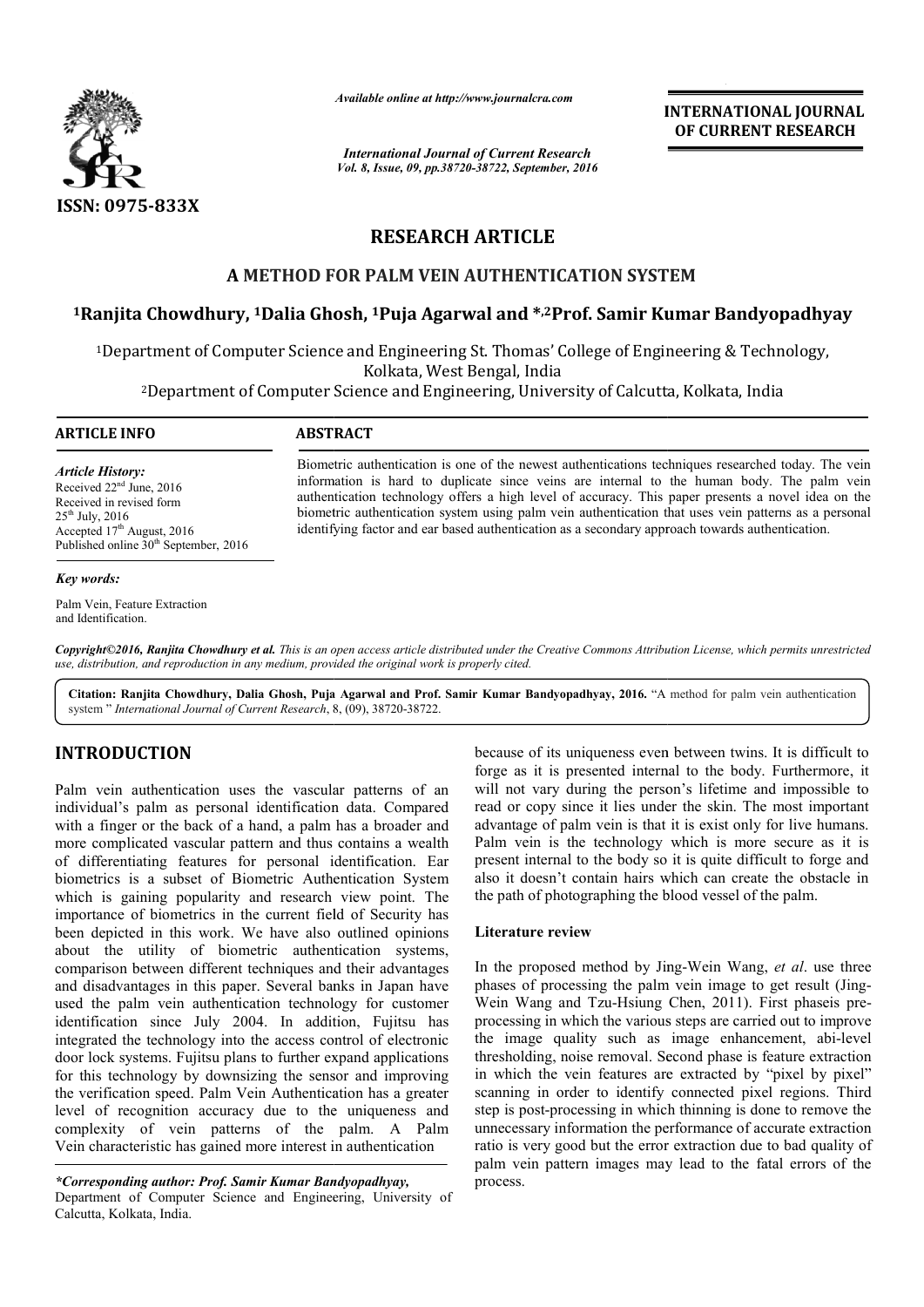Huan Zhang, *et al*, proposed a capturing device, a JAI AD-080 CL 1/3'' CCD near-infra camera is used (Huan Zhang and Dewen Hu, 2010). Image is then smoothed by the Gaussian smooth filter; local contrast enhancement is used to enhance the ROI image. Then the vein patterns are extracted by technique which includes vein length and minutiae for recognition and matching. The advantage of this paper is Equal Error Rate (EER) is 1.82% but performance is not good. A paper published by researchers on Palm Vein Extraction and Matching for Personal Authentication in which they propose low cost CCD camera to capture the infrared palm images. Then Region of Interest is located to extract the features. Features are extracted by multi-scale filtering. In last matching is done using Template Based Matching. In this the recognition rate is good but the image quality is bad or poor quality (Ajay Kumar *et al*., 2003; Debnath Bhattacharyya *et al*., 2009; Daniel Hartung *et al*., 2011; Gin-Der Wu and Zhen-Wei Zhu, 2013). Some researchers propose a finger vein imaging device with near-infrared (NIR) light source. Then they do pre-processing of the image in which they use gradient operator, size and brightness normalization for feature extraction and final matching. Furthermore, finger vein LDC is proposed and performed, which creates a structured feature image for each finger vein. Here the robustness and recognition rate is high but database is small (Goh Kah Ong Michael *et al*., 2010; Ishani Sarkar *et al*., 2010).

Debnath Bhattacharyya, *et al* proposed three algorithms for pre-processing area. Vascular Pattern Marker Algorithm (VPMA); in which the two pass masking is used such as horizontal and vertical kernels to smoothen the image b. Vascular Pattern Extractor Algorithm (VPEA); in which thresholding is done for converting a grey scale or color image to a binary image based upon a threshold value. If a pixel in the image has an intensity value less than the threshold value, the corresponding pixel in the result antimage is set to black. Otherwise, if the pixel intensity value is greater than or equal to the threshold intensity, there sulting pixel is set to white. Thus creating a binary image, or an image with only 2 colours, black (0) and white (255). Vascular Pattern Thinning Algorithm (VPTA) in which thinning is done for capturing the Vascular Pattern of hand Palm of an individual. The resultant Images will bestored in a Database, as the vascular patterns are unique to each individual, so future authentication can be done by comparing the pattern of veins in the palm of a person being authenticated with a pattern stored in a database. Here the threshold value is assumed which is not always the criteria (Debnath Bhattacharyya *et al*., 20009).

Some of the researchers proposed a system for authentication using Palm Vein based on using principle component analysis (PCA) for feature extraction. Palm vein images of dorsa captured using infrared camera. PCA is applied to generate vector of features that represent the highest detailed variant information. A matching process is then applied to find the best match from the data base to recognize and authenticate the person. Experiments show that there system is able to recognize human with accuracy 85% in real-time based on supervised recognition (Jing Liu *et al*., 2011). Other researchers proposed an analysis of palm vein pattern recognition algorithms, techniques, methodologies and systems. It discusses the technical aspects of recent approaches for the following processes; detection of region of interest (ROI), segment of palm vein pattern, feature extraction, and matching (Masaki Watanabe *et al*., 2005).

#### Proposed Method

Primarily the feature extraction is to be done with greater accuracy. For matching the acquired image with the image present in the database, the matching percentage should be nearly 100 percent. In order to achieve this pre-processing on the acquired image should be done properly. In this paper we have made an effort to overcome these problems. The basic methodology is given Figure 1.



Figure 1. Block diagram of the Proposed Method

Palm vein authentication technique is one of the most appropriate authentication techniques in recent times. In this technique a sensing device is needed to capture the image of an individual's palm. This device uses infrared radiations to sense the palm veins of a person. The input image is shown in figure 2. After the image is acquired it might contain some sort of noises as a result of the sensing device. It should be removed from the image before proceeding with the authentication process. This will improve the image quality and as well as enhance the result accuracy. So in order to accomplish this median filter is applied to remove the noises from the acquired image. The median filter is a non-linear digital filtering technique, often used to remove the noise. The median filter runs through part by part of an image and replaces each entry with the median of neighbouring values.



Figure 2. Input image after removing noise

After removing the noise, the next step will consist of extracting the Region of Interest (ROI) because the image obtained by palm vein imaging/scanning device obtains the sample of whole human hand. The palm vein matching